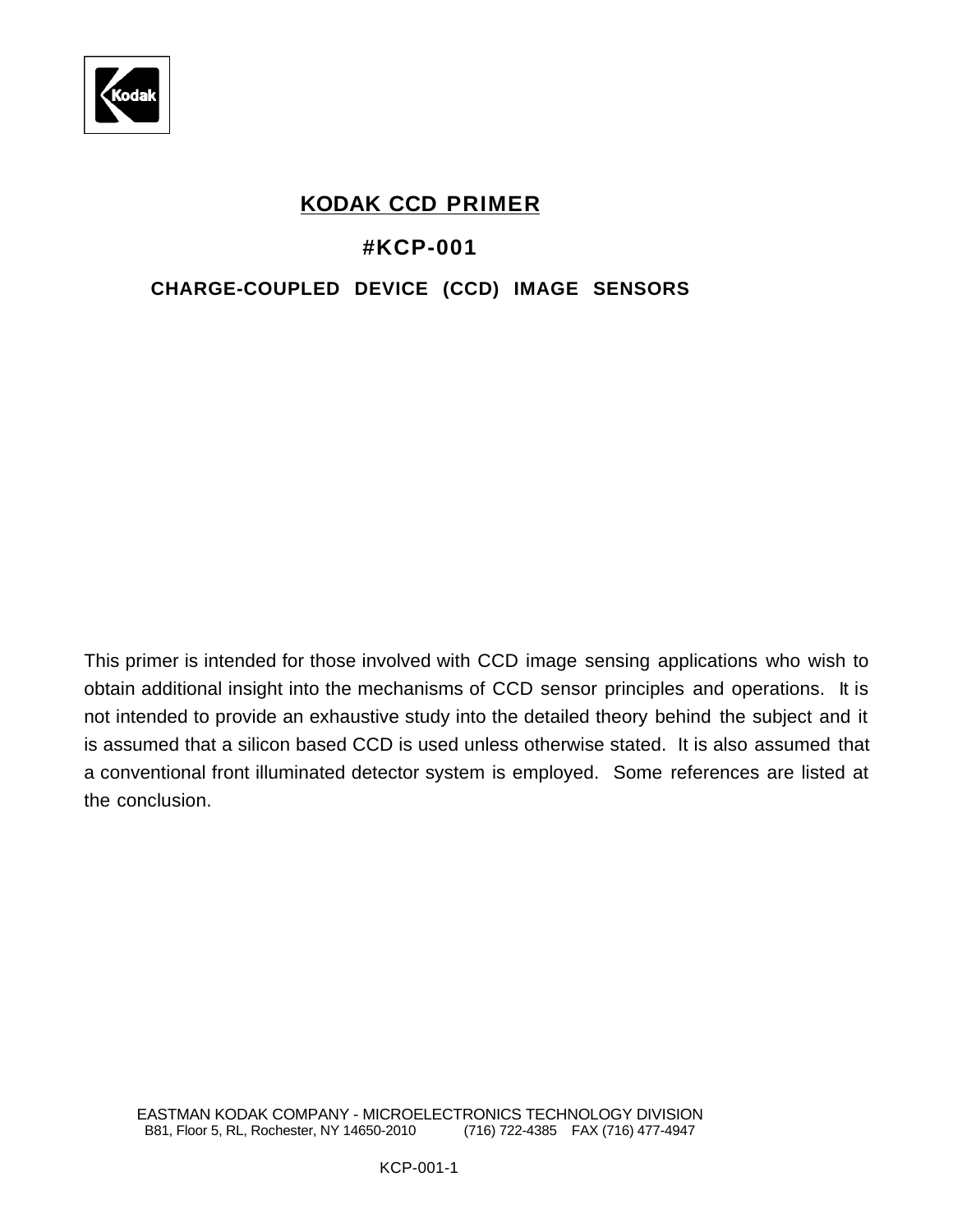# **I Introduction**

Like many technologies, the Charge-Coupled Device (CCD) started out as one kind of creature and wound up as something completely different. Invented in the late 1960's by researchers at Bell Labs, it was initially conceived as a new type of computer memory circuit, and it was demonstrated in 1970 for that facility. It soon became apparent that the CCD had many other potential applications, including signal processing and imaging, the latter because of silicon's light sensitivity which responds to wavelengths less than 1.1um (the visible spectrum falls between 0.4µm and 0.7µm). The CCD's early promise as a memory element has since disappeared, but its superb ability to detect light has turned the CCD into the premier image sensor technology.

Like integrated circuits (IC), CCD's begin on thin wafers of silicon which are processed with a series of elaborate steps which define the various functions within the circuit. On each wafer lies several identical devices (die), each capable of yielding a functional device. Selected die, based on a variety of preliminary screening tests, are then cut from the wafer and packaged into a carrier for use in a system.

The scope of this primer is to introduce the reader to the basics of CCD imaging. The qualitative discussions described herein reflect silicon based imaging applications in the visible spectrum.

# **II CCD Formats**

Image sensing can be performed using three basic techniques: point scanning, line scanning and area scanning. CCD's, by their definition, can take the form of line and area scanning formats.

## A) Point Scanning

Using a single cell detector or pixel (picture element), an image can be scanned by sequentially detecting scene information at discrete XY coordinates. Advantages to this approach are high resolution, uniformity of measurement from one site to another and the cost/simplicity of the detector. Disadvantages include registration errors from the XY movement of scene or detector, frame scanning rates because of the repeated number of exposures and system complexity due to the XY movement.



Figure 1: Point Scanning

# **B**) Line Scanning

An array of single cell detectors can be placed along a single axis such that scanning now takes place in only one direction. In this case, a line of information from the scene is captured and subsequently readout of the device before stepping to the next line index. The physical length of a linear CCD scanner is only limited by the size of the starting silicon wafer used to fabricate the device. This limitation is sometimes overcome (with significant additional complexities and costs) by mounting several linear CCD's end to end to increase the overall length. Line scanning greatly improves the scan time over point scanning. Other benefits include reasonably high resolution and less sophisticated scanning mechanics. However, resolution is limited by the pixel spacing and size in the one direction. Measurement accuracy at each pixel has finite nonuniformities which occasionally must be factored out with the system. Scan times, of the order of several seconds or minutes, are still unsuitable for many applications and the costs of linear CCD's are considerably more expensive than single cell detectors. Costs are dictated by the finite number of CCD's one can place on each wafer and the resulting yield loss from processing errors.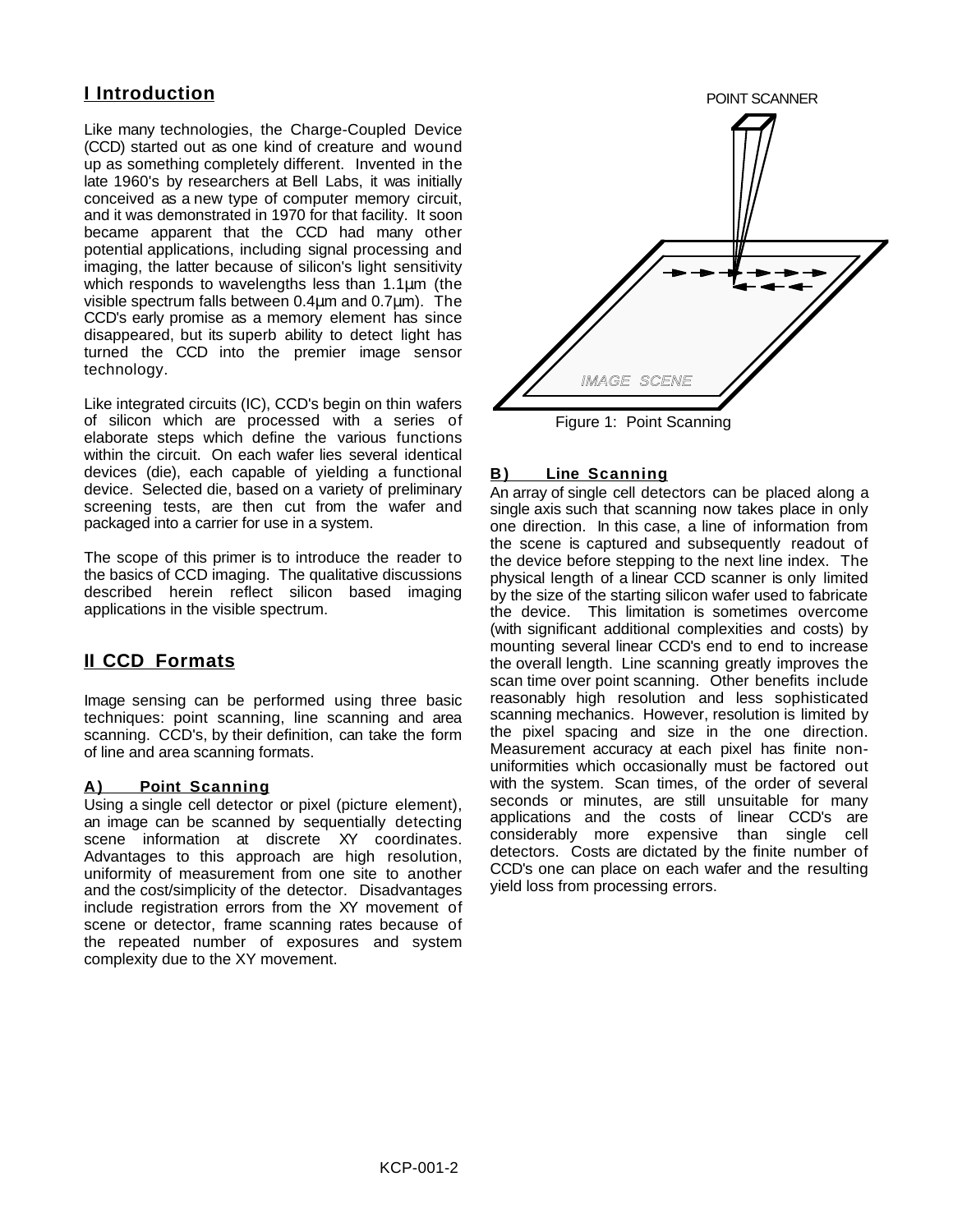

## **C ) Area Scanning**

A two dimensional array of detectors can be created such that the entire image can be captured with one exposure eliminating the need for any movement by detector or scene. Area scanners are capable of producing the highest frame rates with the greatest amount of registration accuracy between pixels. System complexities are also kept to a minimum. However, resolution is now limited in two directions. Other disadvantages include generally lower signal-tonoise performance and cost because fewer devices can be placed on a wafer and yield is inherently lower for a number of reasons.

# **III CCD Architectures**

CCD's can take on various architectures. The primary CCD's in use today are called Full-Frame Transfer and Frame-Transfer devices, which use MOS photocapacitors as detectors and Interline Transfer devices which use photodiodes and photocapacitors as the detector. Each is described below as applied to area CCD sensors but the concepts apply to linear CCD's as well. Other image sensing architectures, which will not be discussed here, include Frame-Interline Transfer, Accordian, Charge Injection and MOS XY addressable among others.

## **A ) Full-Frame (FF)**

FF CCD's have the simplest architecture and are the easiest to fabricate and operate. They consist of a parallel CCD shift register, a serial CCD shift register and an signal sensing output amplifier. Images are optically projected onto the parallel array which acts as the image plane. The device takes the scene information and partitions the image into discrete elements which are defined by the number of pixels thus "quantizing" the scene. The resulting rows of scene information are then shifted in a parallel fashion to the serial register which subsequently shifts the row of information to the output as a serial stream of data. The process repeats until all rows are transferred off chip. The image is then reconstructed as dictated by the system. Because the parallel register is used for both scene detection and readout, a mechanical shutter or synchronized strobe illumination must be used to preserve scene integrity. The simplicity of the FF design yields CCD imagers with the highest resolution and highest density.



FT CCD's are very much like FF architectures. The difference is that a separate and identical parallel register, called a storage array, is added which is not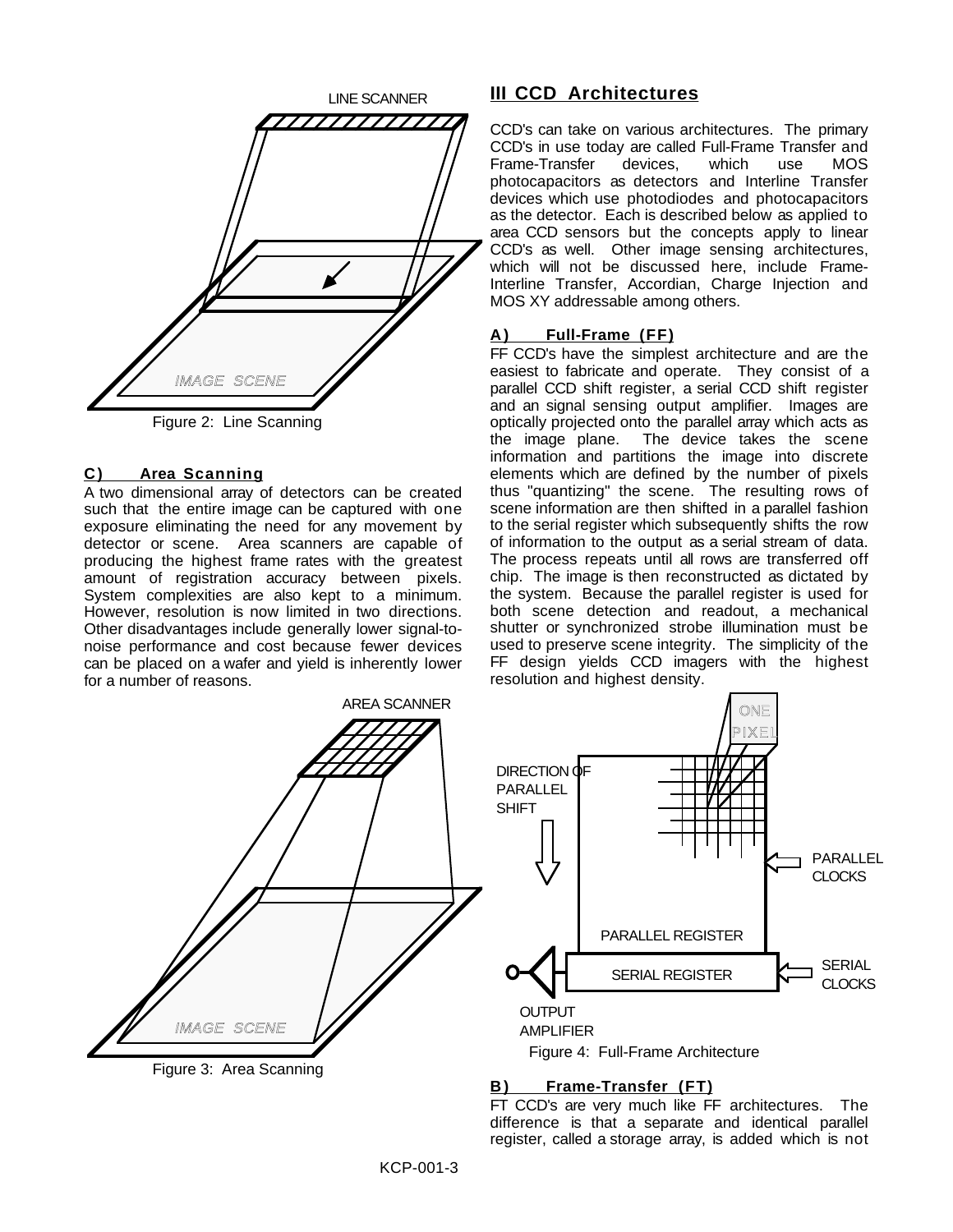light sensitive. The idea is to shift a captured scene from the photosensitive, or image array, very quickly to the storage array. Readout off chip from the storage register is then performed as described in the FF device previously while the storage array is integrating the next frame. The advantage of this architecture is that a continuous or shutterless/strobeless operation is achieved resulting in faster frame rates. The resulting performance is compromised, however, because integration is still occurring during the image dump to the storage array which results in image "smear". Because twice the silicon area is required to implement this architecture, FT CCD's have lower resolutions and much higher costs than FF CCD's.



Figure 5: Frame-Transfer Architecture

## **C ) Interline (IL)**

IL CCD's are incorporated to address the shortcomings of the FT devices. This is achieved by separating the photo-detecting and readout functions by forming isolated photosensitive regions in between lines of non-sensitive or light shielded parallel readout CCD's. After integrating a scene, the signal collected in every pixel is transferred, all at once, into the light shielded parallel CCD. Transfer to the output is then carried out similar to FF and FT CCD's. During readout, like the FT CCD, the next frame is being integrated thus achieving a continuous operation and a higher frame rate. Because of this architecture, the image smear during readout using FT CCD's is significantly improved using IL CCD's. The major disadvantages of IL CCD architectures is their complexity which leads to higher unit costs and lower sensitivity. Lower sensitivity occurs because less photosensitive area (ie a reduced aperture) is present at each pixel site due to the associated light shielded readout CCD. Furthermore,

quantization (or sampling) errors are greater because of the reduced aperture. Lastly, some IL architectures using photodiodes suffer image "lag" as a consequence of charge transfer from photodiode to CCD.



# **IV CCD Basics**

CCD imaging is performed in a three step process: (1) exposure which converts light into an electronic charge at discrete sites called pixels, (2) charge transfer which moves the packets of charge within the silicon substrate and (3) charge to voltage conversion and output amplification.

#### **A) Converting Light (Photons) to Electronic Charge**

An image is acquired when incident light, in the form of photons, falls on the array of pixels. The energy associated with each photon is absorbed by the silicon which causes a reaction to take place. This reaction yields the creation of an electron-hole charge pair (or simply an electron). The number of electrons collected at each pixel is linearly dependent on light level and exposure time and non-linearly dependent on wavelength. Many factors can affect the ability to detect a photon. Thin films of materials intentionally grown and deposited on the surface of the silicon during fabrication can have a tendency to absorb or reflect the light as in the photo-capacitor's case. Photons are absorbed at different depths in the silicon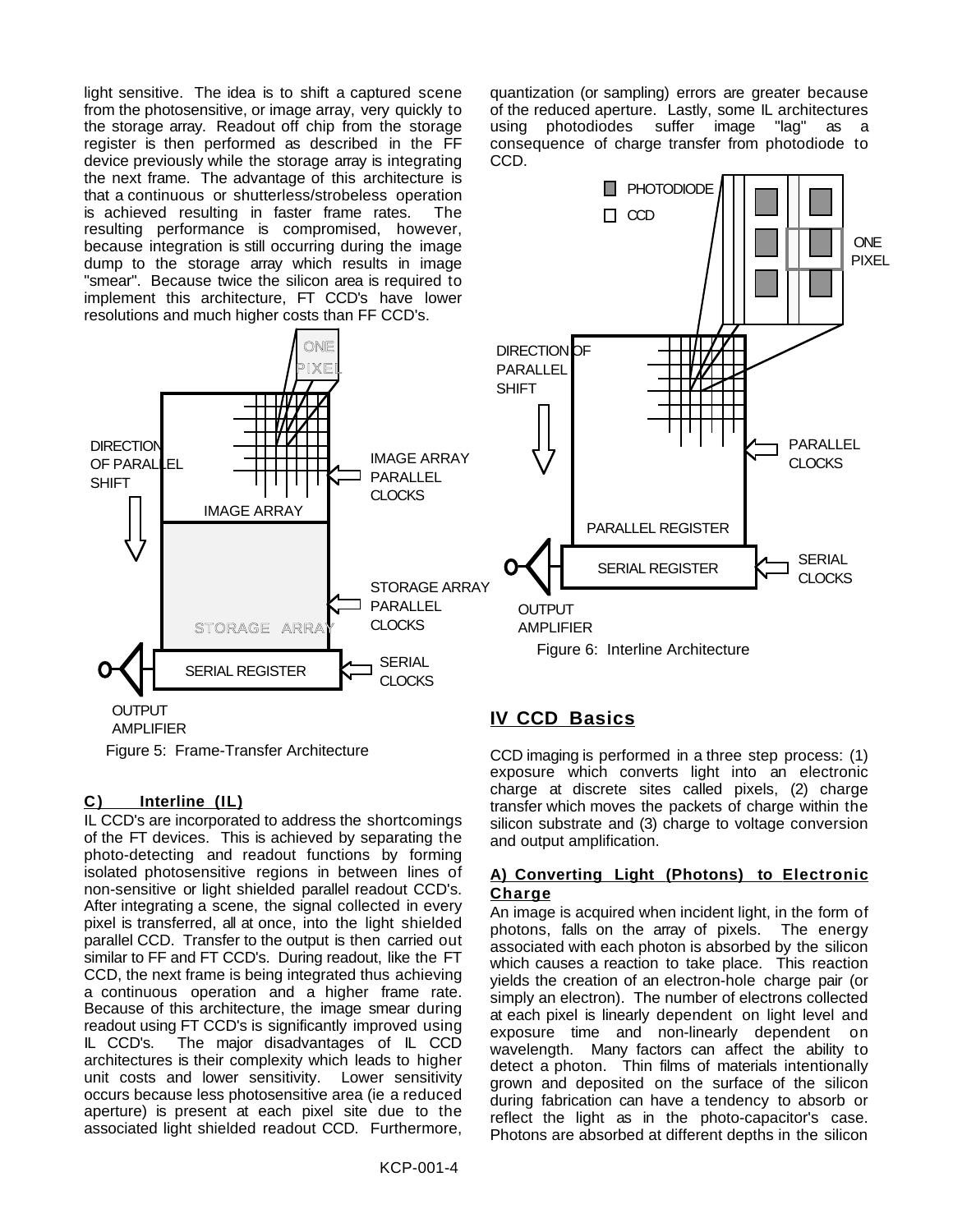depending on their wavelength. There are instances in which photon induced electrons cannot be detected because of the location within the silicon where they were created.



Figure 7: Photon Interaction with Silicon

### **B) Potential Wells and Barriers**

CCD's follow the principles of basic Metal Oxide Semiconductor (MOS) device physics. A CCD MOS structure simply consists of a vertically stacked conductive material (doped polysilicon) overlying a semiconductor (silicon) separated by a highly insulating material (silicon dioxide). By applying a voltage potential to the polysilicon or "gate" electrode, the electrostatic potentials within the silicon can be changed. With an appropriate voltage a potential "well" can be formed which has the capability of collecting the localized electrons that were created by the incident light. The electrons can be confined under this gate by forming zones of higher potentials, called barriers, surrounding the well. Depending on the voltage, each gate can be biased to form a potential well or a barrier to the integrated charge.



Figure 8: Potential Well and Barrier

#### **C) Charge Transfer Techniques**

Once charge has been integrated and held locally by the bounds of the pixel architecture, one must now have a means of getting that charge to the sense amplifier which is physically separated from the pixels. The common methods used today involve four differing charge transfer techniques which are described below. One thing to keep in mind as we walk through these techniques is that as we move the charge associated with one pixel, we are at the same time moving all the pixels associated with that row or column.

> **1) Four Phase (4**Φ**) CCD -** CCD shift registers are formed by defining polysilicon electrodes such that they form a long chain of gates along one axis forming a column. If one applies a high level voltage to one of these gates, a potential well is formed beneath that gate while a low level voltage forms a potential barrier. Four gates are used to define a single pixel. As the timing diagram shows during integration, if we hold the voltage on the  $\Phi$ 1 and Φ2 gates high while keeping the voltage at the low level on the Φ3 and Φ4 gates, we can form a potential well which integrates and collects photo-induced charge for pixel  $P_n$ . If Φ1 and Φ3 then change their polarity (ie Φ1 goes from high to low and Φ2 goes from low to high) the charge packet is forced by electrostatics to move beneath  $\Phi$ 2 and  $\Phi$ 3. Φ2 and Φ4 now reverse their polarity and the charge is moved further now occupying the well formed by the Φ3 and Φ4 electrode. This process is carried out until the charge packet lies beneath the 1 and 2 gates of the next pixel  $p_{n+1}$  which now completes one transfer cycle. The cycle is repeated until all charge packets have reached the output. Thus we use 4 gates per pixel.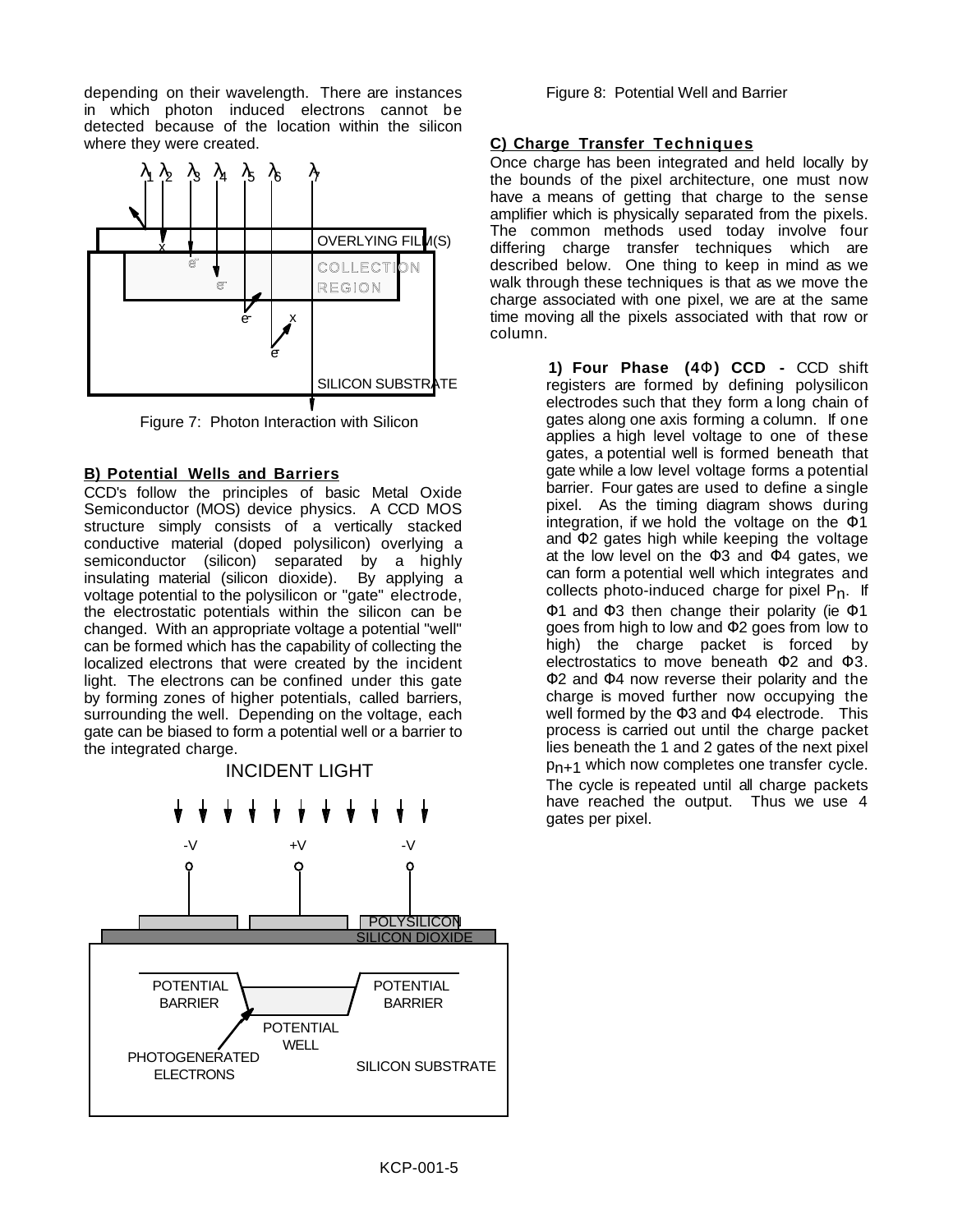

**2) Three Phase (3**Φ**) CCD -** 3Φ CCD's are similar to 4Φ CCD's except that the number of barrier biased gates separating the well biased electrodes is reduced from Φ2 to Φ1 while the timing requirements change slightly. In this technique, charge is residing under Φ1 while Φ2 and Φ3 are held in the barrier state. Φ2 is then brought to the high level followed shortly by Φ1 assuming the low level. The charge, now residing under the Φ2 gate be shifted under the Φ3 gate by manipulating Φ2 and Φ3 in the same manner as described above. The transfer cycle completes when the charge is shifted to the Φ1 gate of the next pixel. The advantage of this operation is that only three gates are required to define a pixel thus allowing for higher density (and higher resolution) CCD's. The disadvantage of 3Φ over 4Φ is that more elaborate clocking must be generated to drive the device.

Figure 10: Three Phase CCD

**3) Pseudo Two Phase (P2**Φ**) CCD -** P2Φ CCD's mimic a 4Φ operation except that now only two phase clocks are required to implement the transfer procedure. As shown below, each phase is tied to two gates instead of one. To assure that pixels are not mixed during the transfer operation, alternate gates are processed such that the electrostatic potentials occur at different levels for a given gate bias. Once this is achieved, proper transfer can occur using only two phases thus reducing the complexity required for driving the CCD. The expense one pays for this advantage is that extra processing is required adding cost to the device.

t1 t2 t3 t4 t5 t6 t7=t1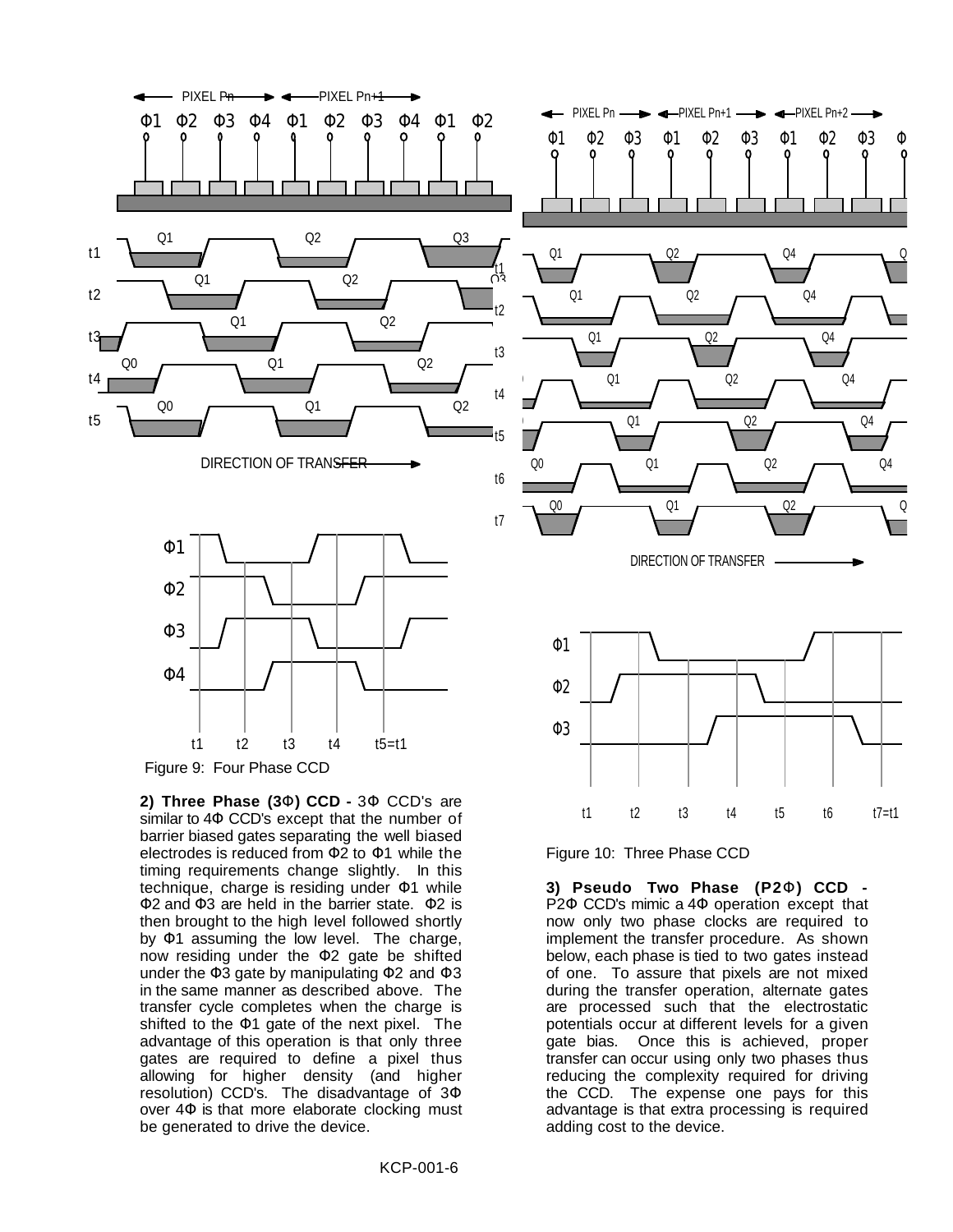

Figure 11: Pseudo Two Phase CCD

**4) True Two Phase (T2**Φ**) CCD -** T2Φ reduces the number of gates per pixel and the number of CCD drive phases to only two as shown below. This is achieved by creating the stepped potential beneath each gate as contrasted with the P2Φ wherein two adjacent gates are required to form the stepped potnetial. T2Φ is clocked just like P2Φ shown earlier except that T2Φ technologies have the capacity for very high densities and very high resolutions. The disadvantage is that the processing becomes more extensive thus adding costs.

**5) Virtual Phase (V**Φ**) CCD** - VΦ CCDs reduce the number of gates per pixel and the number of CCD drive phases to only one as shown below. Characteristic to VΦ CCDs is the absence of any polysilicon electrodes between the Φ1 gates. This makes the VΦ CCD inherently more sensitive to light (especially in the blue) because of the reduced overlying topography which could absorb or reflect the light. Charge transfer efficiency is preserved by creating a stepped and "pinned" potential within the silicon. High pixel densities are achievable with this architecture also. Some disadvantages are the high clock swings required by Φ1 and some yet unresolved performance degradations presumably due to the multiple implant complexities.

Q4

Q5

Q5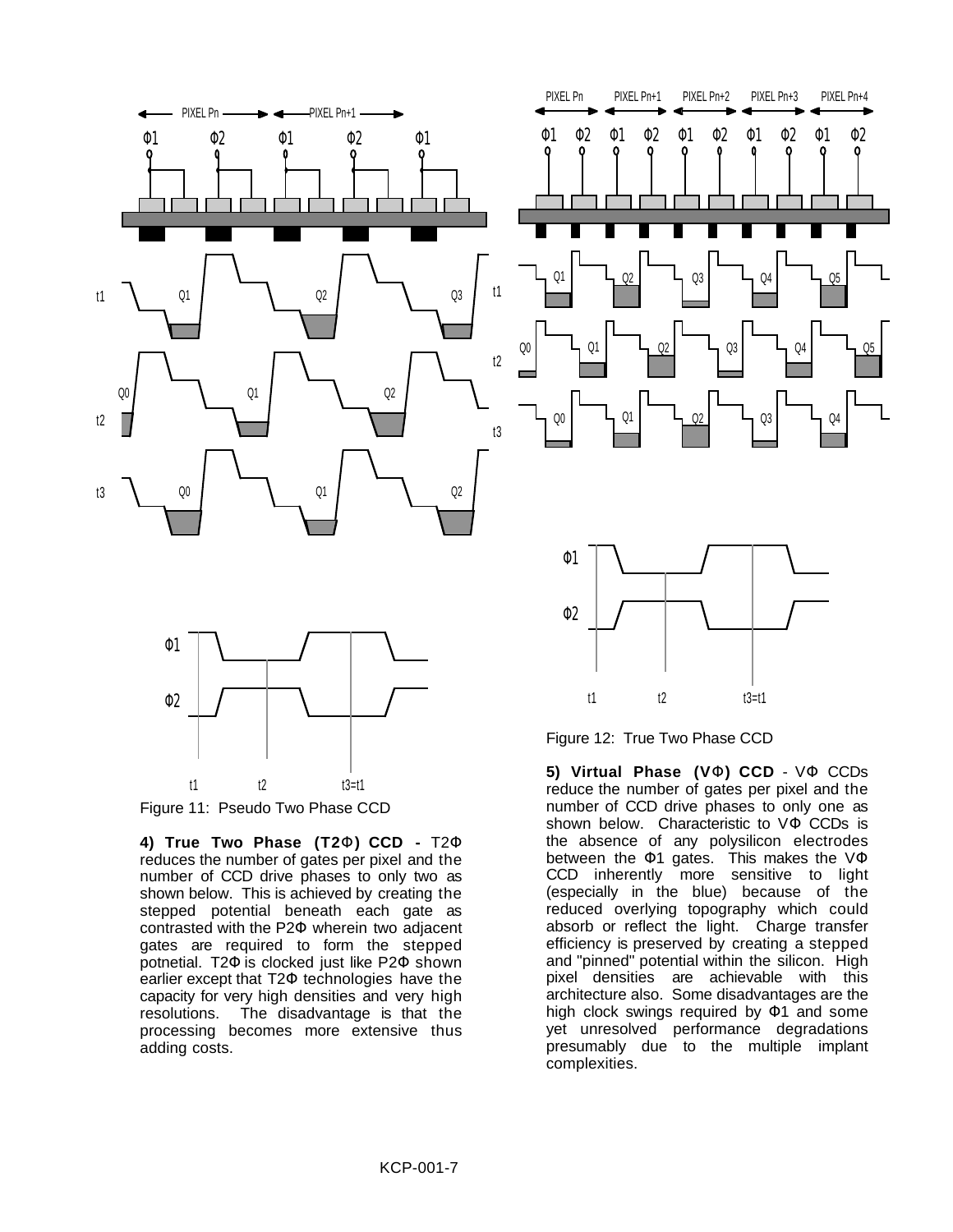

Figure 13: Virtual Phase CCD

## **D)** Readout Techniques

The packets of charge are eventually shifted to the output sense node where the electrons (which represent a charge) are converted to a voltage which is easier to work with off chip. Conventional techniques usually employ a floating diffusion sense node followed by a charge to voltage amplifier such as a source follower. It is called a floating diffusion because of that fact that its potential level will vary depending on the amount of charge present on the node. Source followers are used to preserve the linear relationship between light in, electrons generated and voltage output. The process begins by resetting the floating diffusion through a reset gate and reset drain which dictates the reset potential. This reset or zero signal level is converted to a voltage and immediately seen off chip which is processed as a reference level. The charge is then shifted from the last phase within the CCD and dumped onto the floating diffusion. The resulting change in potential is converted into a

PIXEL Pn+4 voltage and sensed off chip. The difference between the reference or reset level and the potential shift of the floating diffusion level determines the signal.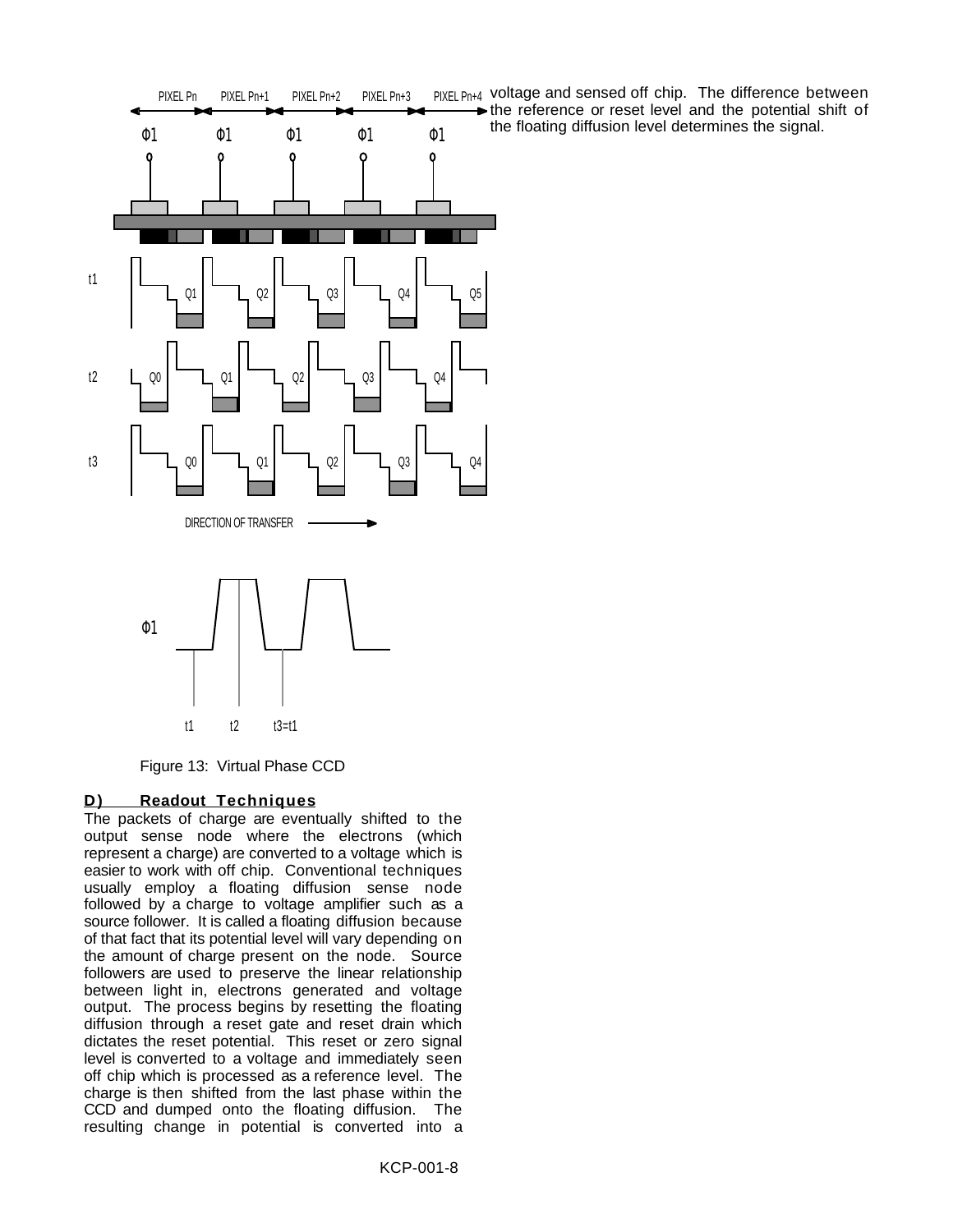

ΦR

SIGNAL FROM Q1

t1 t2 t3 t4=t1

OUTPUT WAVEFORM Figure 14:Floating Diffustion Readout Structure

KCP-001-9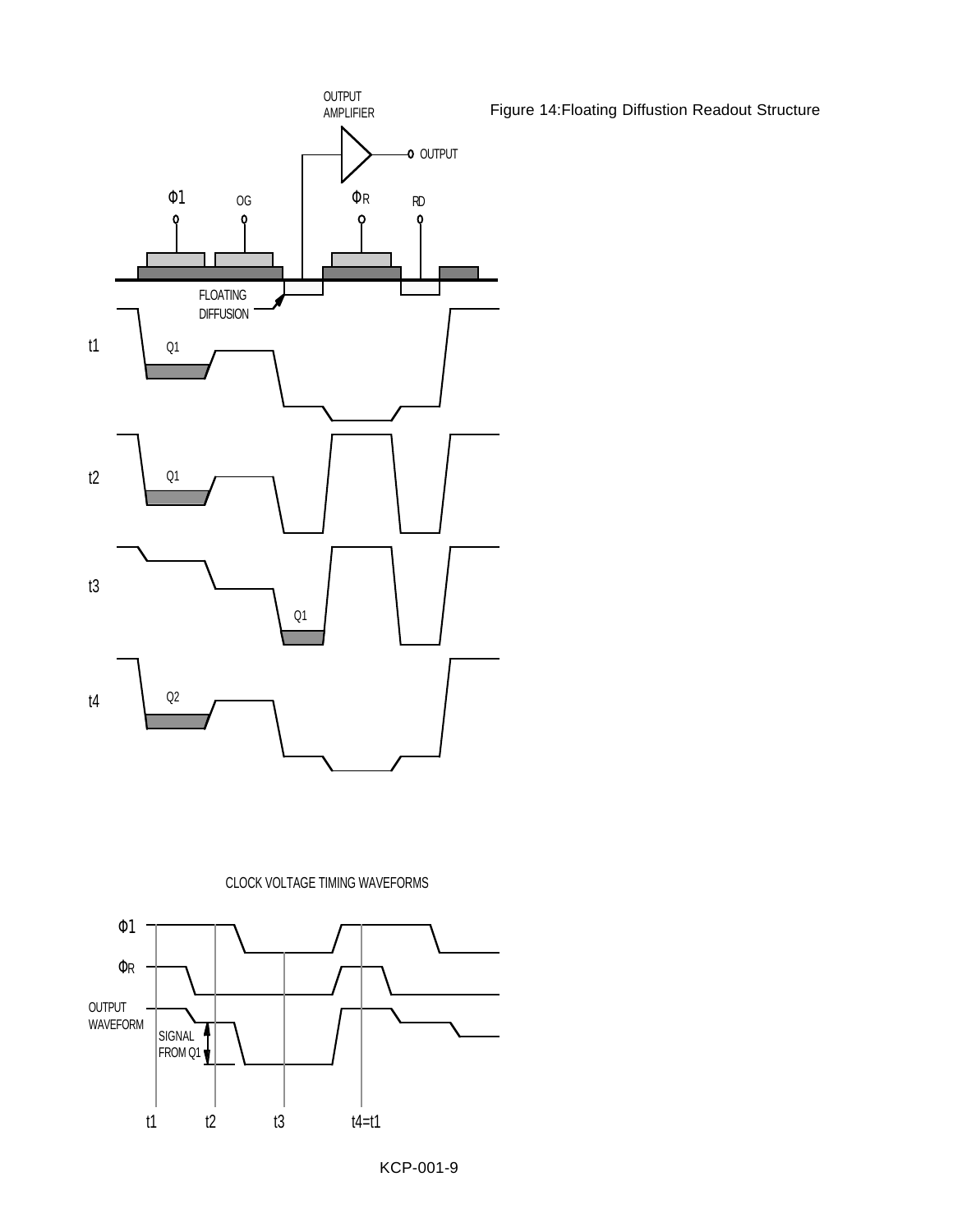# **V Related CCD Enhancing Technologies**

## **A) Color CCD Imaging**

Silicon based CCD's are monochrome in nature. That is they have no natural ability to determine the varying amounts of red, green and blue (RGB) information presented to the pixels. What is used by the industry, however, are three techniques to extract color information for a given scene. A common problem to any of the color imaging techniques described is that the amount of information required triples.

> **1) Color Sequential** - A color image can be created using a CCD by taking three successive exposures while switching in optical filters having the desired RGB characteristics. The resulting image is then reconstructed off chip. The advantage to this technique is that resolution can remain that of the CCD itself. The disadvantage is that three exposures are required reducing frame times by more than a factor of three. The filter switching assembly also adds to the mechanical complexity of the system.





Figure 15: Color Sequential Capture

**2) Three Chip Color** - Instead of switching colors with a color filter wheel, three chip color systems use optics to split the scene onto three separate image planes. A CCD sensor and a corresponding color filter is placed in each of the three imaging planes. Color images can then be detected at once by synchronizing the outputs of the three CCD's thus reducing the frame rate back to that of a single sensor system. The disadvantage to such a system is that complexity is very high, effective data rate (bandwidth) has tripled and registration/calibration between sensors is difficult.



IMAGE SCENE

Figure 16: Three Chip Color Capture

**3) Integral Color Filter Arrays (CFA)** - Instead of performing the color filtering off chip, one can place filters of the appropriate characteristics on chip. This approach can be performed during device fabrication using dyed (cyan, magenta, yellow) photoresists in various patterns. The benefits of this approach is considerably reduced system complexity. The major problem with this approach is that, unlike film, each pixel can only be patterned as one (primary color system RGB) or two colors (secondary color systems CMY) or a combination. Any choice results in the loss of information leading to reduced effective resolution and increased sampling (quantizing) artifacts. Another disadvantage is that off chip processing is required to "fill in" the missing color information between pixels thus increasing system complexity.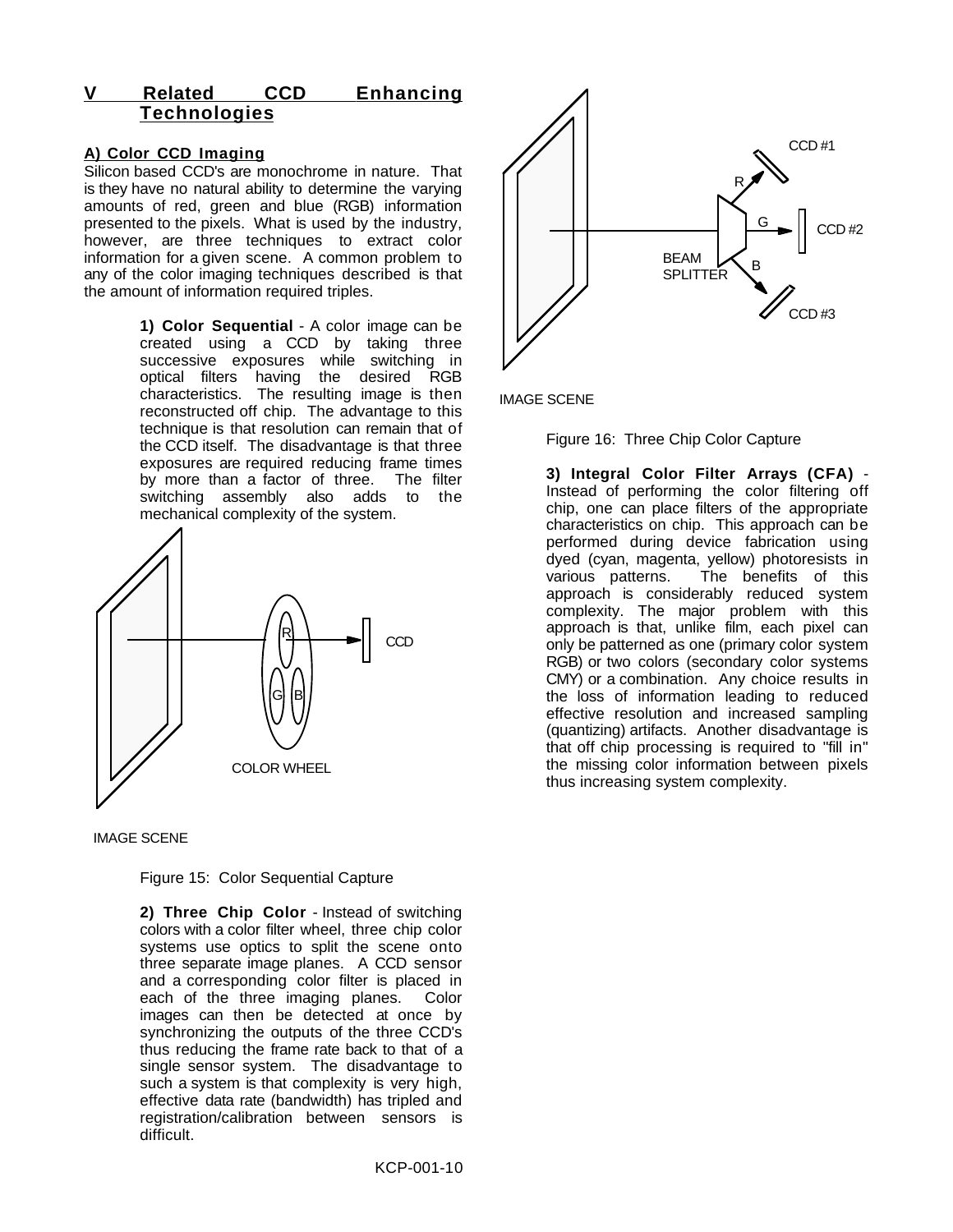

#### IMAGE SCENE

Figure 17: Integral Color Filter Array Patterns  **B) Anti-blooming** 

A problem with CCD's, unlike photographic film, is what happens when the device is over exposed. As mentioned earlier, electrons are created at a linearly proportional rate of exposure. If the size of the potential wells created in the CCD do not have the capacity to hold the integrated charge they will "bloom" or spill into adjacent pixels corrupting scene information. This "blooming" can be alleviated by building "antiblooming" or overflow drain structures within the device. Two common antiblooming structures are vertical overflow drains (VOD) and lateral overflow drains (LOD). A side benefit of incorporating an overflow drain is the ability to use that feature to create a means of electronic exposure or shutter control. Electronic exposure, which is much more accurate and reliable than mechanical shuttering, allows very versatile operation for systems or cameras.

> **1) VOD** - VOD devices have built-in electrostatic potential barriers to the biased substrate. The barrier is designed to a level that is lower than the barriers between pixels. When collected charge exceeds this level it spills vertically through the silicon and swept away by the bias on the substrate. Disadvantages of this structure are device complexity, adding costs, and usually reduced well capacity leading to lower dynamic range.



**2) LOD** - One of the problems with VOD structures is that they have limited capacity in the amount of over exposure occurring. For the most demanding situations, a LOD structure is used. LOD is implemented on the surface of the silicon where the rest of the structures reside. In this case a barrier is created adjacent to the integrating pixels and charge spills into the drain laterally and swept off chip. The disadvantage of such a structure is reduced fill factor or aperture leading to reduced photo-responsivity.



Figure 19: Lateral Overflow Drain

#### **C) Silicon Thinning**

As shown earlier, overlying films on the pixels absorb or reflect the light depending on wavelength. Electrons created at the very top surface (nominally ultraviolet and blue wavelengths) of the silicon are also lost due to recombination at the oxide-silicon interface.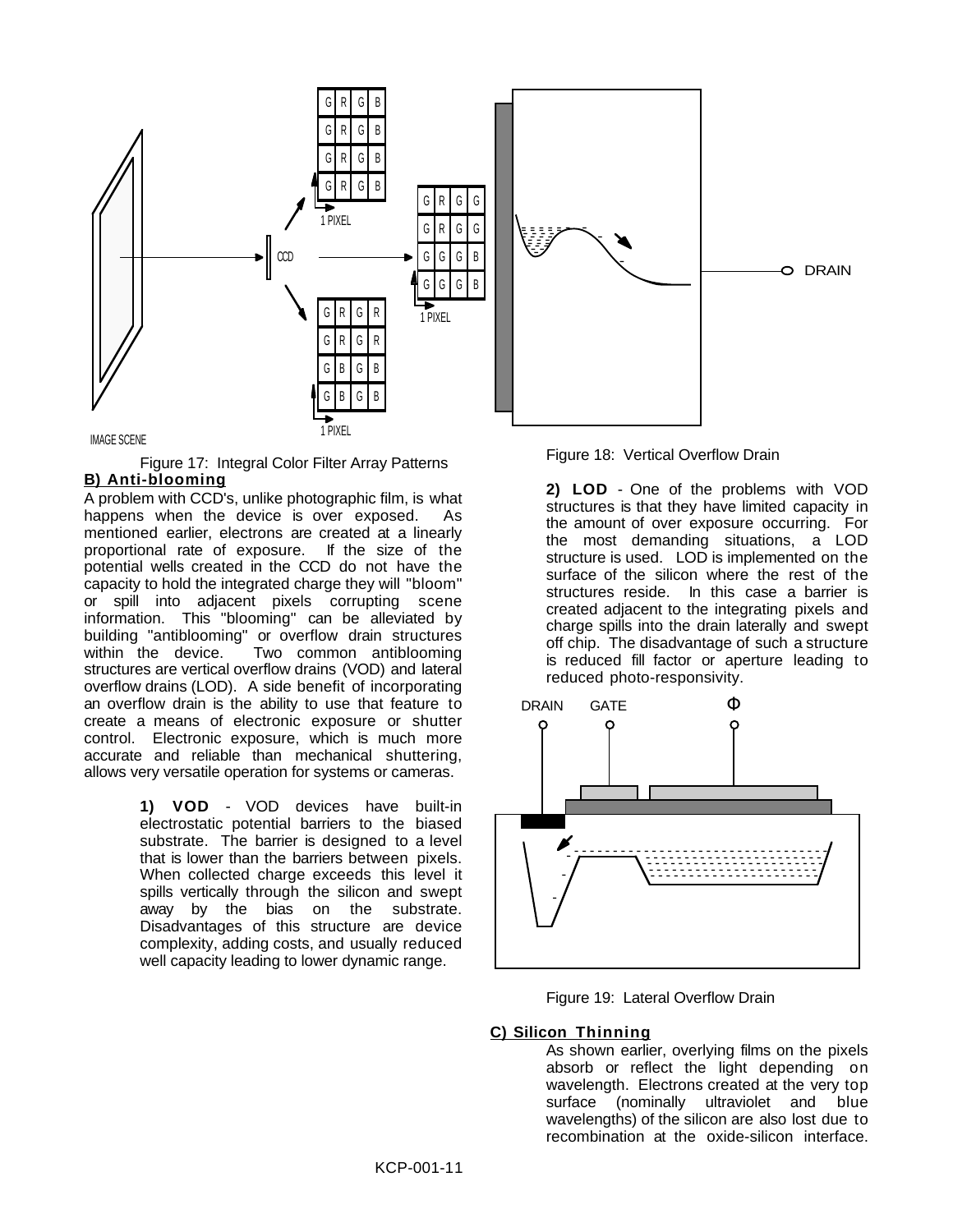To increase the response of the sensor, the backside of the wafer is thinned to very small depths (~10-15µm). With the proper thinning, the CCD is then illuminated from the backside and UV and blue response is increased significantly. Thinning is restricted to FF and FT architectures without VOD structures. The difficulty in thinning the device to such depths leads to lower yields and higher costs. Handling becomes extremely difficult as well.



Figure 20: Thick and Thinned CCD

# **D) UV Enhancement Coatings**

To get around the difficulty of wafer thinning, UV sensitive phosphors are available which can be deposited directly on top of the CCD. These phosphors, which are transparent above 0.45µm, absorb the UV and deep blue wavelengths and fluoresce at a longer wavelength. The only disadvantage of these coatings is the loss in spatial resolution due to light scattering.

## **E) Microlenticular Arrays**

IL and LOD architectures suffer from reduced aperture or optical fill-factor, as discussed earlier, resulting in lower sensitivity. To improve the sensitivity, microlenticular arrays are formed directly over each pixel. These arrays are tiny little lenses ("lenslets") which act to focus the light that would normally strike the non-photosensitive areas into those regions which are sensitive. Factors of 3 improvements can be realized using this technique. Disadvantages include increased processing, uniformity of the lenses across the array and increased packaging difficulties.



Figure 22: Interline CCD With Microlenticular Arrays

# **F) High Speed CCD's**

To achieve the highest frame rate, various architectures and designs are employed. The limiting factor in high speed CCD's is designing the on-chip amplifier for the maximum speed without consuming a large amount of power. Increased power dissipation tends to cause localized heating in the chip which degrades uniformity. To overcome this problem, multiple outputs are used to partition the device into blocks so that data can be read in parallel. If two outputs are used then the effective data rate increases by a factor of two. The more parallelism used, the less bandwidth required for each output. Of course the problem arises in processing so many outputs. Because of the capacitance associated with the MOS based CCD device, high speed shift registers are sometimes limited by the off chip clock driver capability. Another problem associated with high speed CCD's is the inherent noise